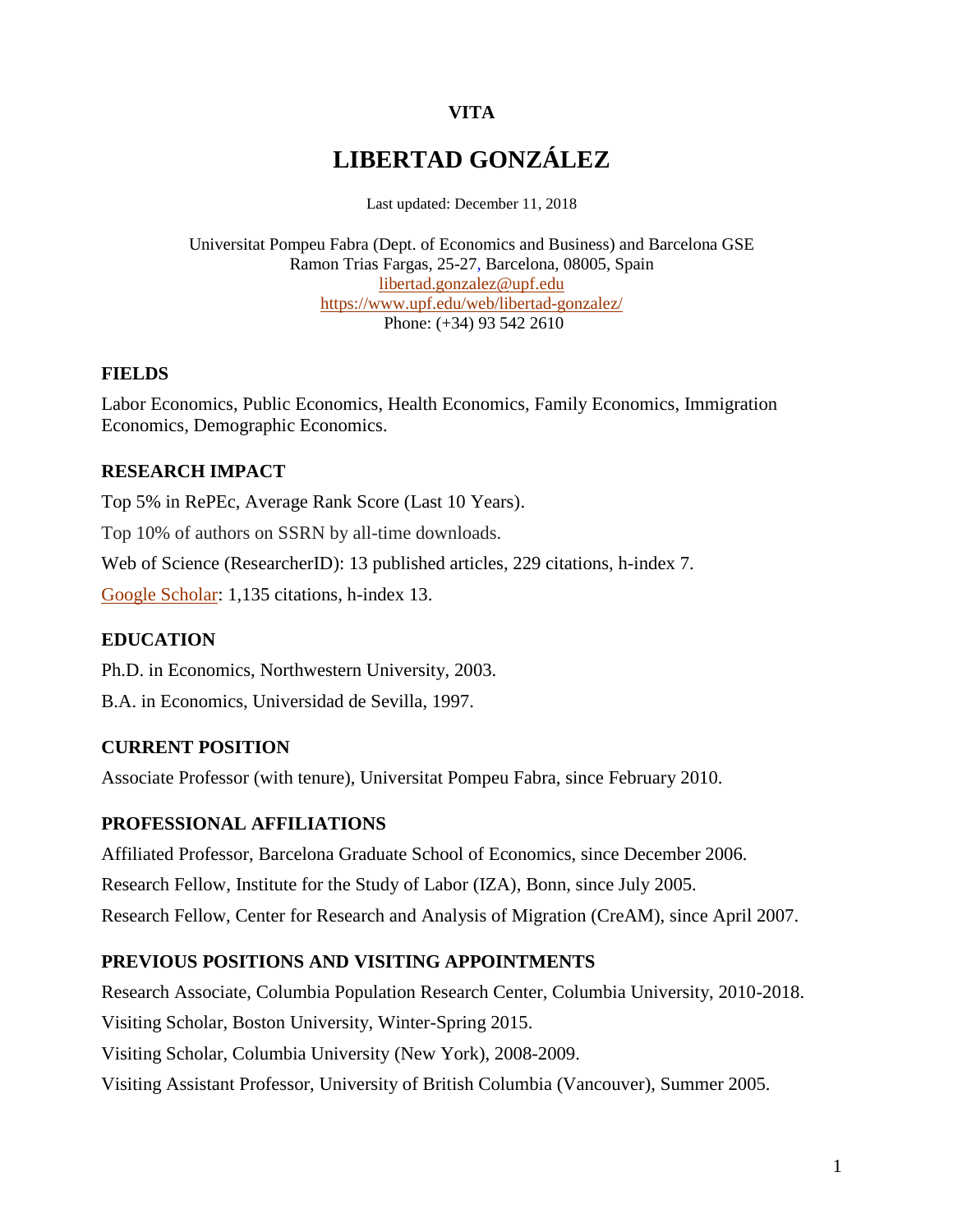Visiting Researcher, CREST (Paris), Winter 2004.

Assistant Professor, Universitat Pompeu Fabra, 2003-2010.

Research Affiliate, Institute for the Study of Labor (IZA), Bonn, March 2003-July 2005.

## **PUBLICATIONS**

1) "Does Paternity Leave Reduce Fertility?" (with Lidia Farré). *Journal of Public Economics*  (accepted)*.* [Impact factor 2017 1.905 (Q1); 2 citations in Google Scholar]

2) "The Impact of Scheduling Birth Early on Infant Health" (with Cristina Borra and Almudena Sevilla). *Journal of the European Economic Association* (forthcoming). [Impact factor 2017: 2.975 (Q1); 10 citations in Google Scholar]

3) "Sex selection and health at birth among Indian immigrants" *Economics and Human Biology* 29: 64-75 (2018). [Impact factor 2017: 2.675 (Q1); 8 citations in Google Scholar]

4) "The Long-Term Effects of Legalizing Divorce on Children." (with Tarja Viitanen) *Oxford Bulletin of Economics and Statistics* 80(2): 327-357 (2018). [Impact factor 2017: 1.51 (Q2); 12 citations in Google Scholar]

5) "Birth Timing and Neonatal Health" (with Cristina Borra and Almudena Sevilla) *American Economic Review Papers and Proceedings* 106(5): 329-32 (2016). [6 citations in Google Scholar, 2 in Web of Science]

6) "The social effects of divorce laws." *Els Opuscles del CREI* 40 (2015).

7) "How Do Open Economies Adjust to Large Immigration Flows? Sectoral Specialization, Household Services, and Other Mechanisms" (with Francesc Ortega). Lead article, *CESifo DICE Report* 2 (2014).

8) "Should Divorce Be Easier or Harder?" *IZA World of Labor* (2014). [1 citation in Google Scholar]

9) "The Effects of a Universal Child Benefit on Conceptions, Abortions, and Early Maternal Labor Supply" *American Economic Journal: Economic Policy* 5(3) (2013). [Impact Factor 2017: 3.93 (Q1); 85 citations in Google Scholar, 19 in Web of Science]

10) "The Risk of Divorce and Household Saving Behavior" (with Berkay Ozcan) *Journal of Human Resources* 48(2): 404-434 (2013).

[Impact Factor 2016: 6.53 (Q1); 42 citations in Google Scholar, 6 in Web of Science]

11) "Immigration and Housing Booms: Evidence from Spain" (with Francesc Ortega) *Journal of Regional Science* 53(1): 37-59 (2013).

[Impact Factor 2016: 1.7 (Q1); 197 citations in Google Scholar, 42 in Web of Science]

12) "Female Labor Supply and Divorce: Evidence from Ireland" (with Olivier Bargain, Claire Keane and Berkay Ozcan) *European Economic Review* 56(8): 1675–1691 (2012). [Impact Factor 2016: 1.54 (Q2); 37 citations in Google Scholar, 7 in Web of Science]

13) "Immigration, Family Responsibilities and the Labor Supply of Skilled Native Women" (with Lidia Farré and Francesc Ortega). *The B.E. Journal of Economic Analysis & Policy*: Vol. 11: Iss. 1 (Contributions), Article 34 (2011).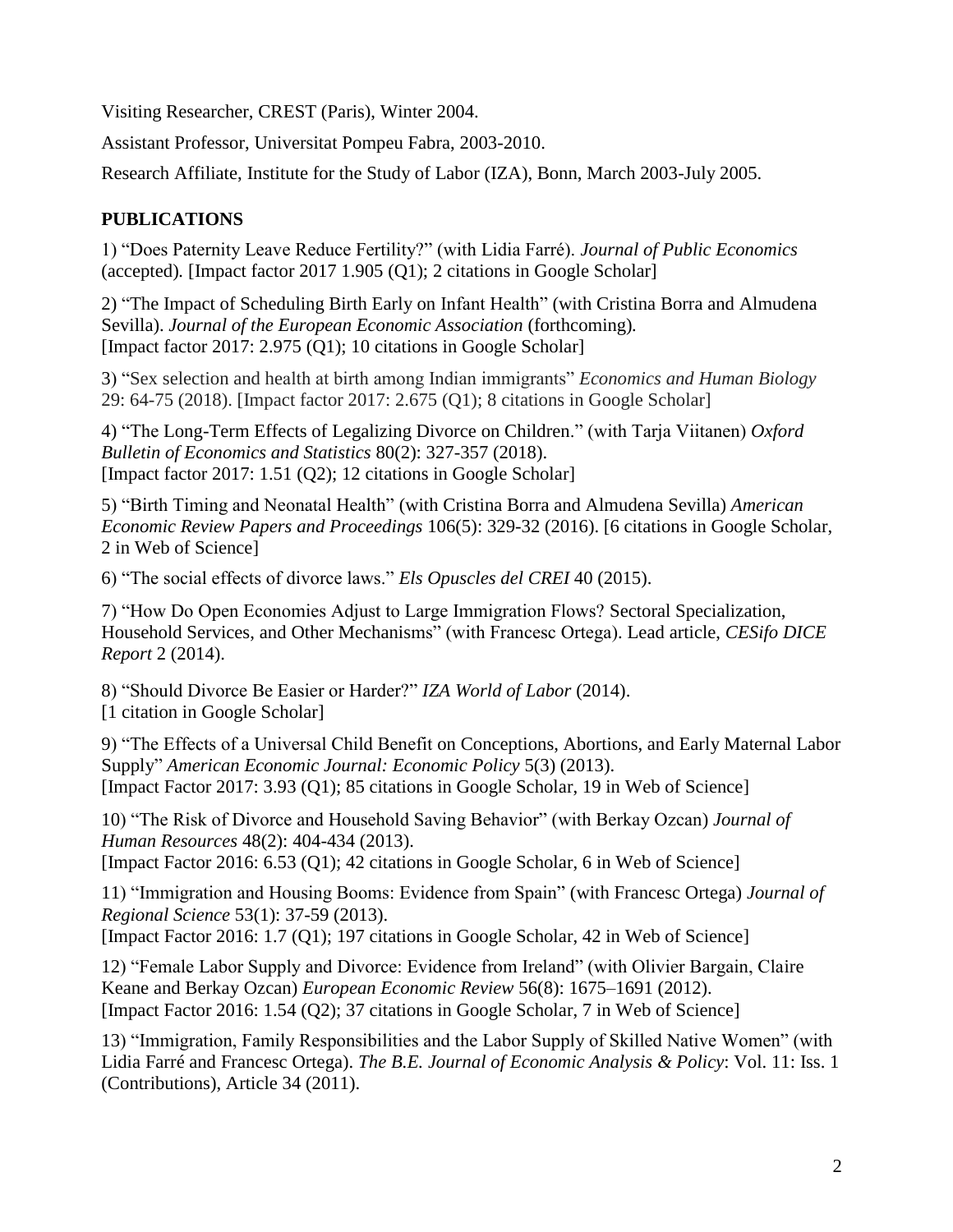[Impact Factor 2016: 0.3 (Q3); 128 citations in Google Scholar, 17 in Web of Science; Top-10 download list for Migration at SSRN in Sept. 2017]

14) "How Do Very Open Economies Absorb Large Immigration Flows? Evidence from Spanish Regions." (with Francesc Ortega) *Labour Economics* 18: 57-70 (2011). [Impact Factor 2016: 1.04 (Q2); 163 citations in Google Scholar, 43 in Web of Science. Top-3 most cited articles in the journal since 2011 as of 2016]

15) "Targeting Fertility and Female Participation through the Income Tax" (with Ghazala Azmat). *Labour Economics* 17: 487–502 (2010).

[Impact Factor 2016: 1.04 (Q2); 55 citations in Google Scholar, 9 in Web of Science; Top-10 download list for Work-Life Conflict at SSRN in Sept. 2017]

16) "The Effect of Divorce Laws on Divorce Rates in Europe" (with Tarja Viitanen). Lead article, *European Economic Review* 53: 127-138 (2009).

[Impact Factor 2017: 1.54 (Q2); 191 citations in Google Scholar, 58 in Web of Science; Top-4 most downloaded paper in Divorce (Topic) at SSRN as of 2016]

17) "Single Mothers, Welfare, and Incentives to Work." *LABOUR: Review of Labour Economics and Industrial Relations* 22 (3): 447–468 (2008). [15 citations in Google Scholar]

18) "The Effect of Benefits on Single Motherhood in Europe." *Labour Economics* 14: 393-412 (2007).

[Impact Factor 2016: 1.04 (Q2); 29 citations in Google Scholar, 7 in Web of Science]

19) "Nonparametric Bounds on the Returns to Language Skills." *Journal of Applied Econometrics* 20: 771-795 (2005).

[Impact factor 2016 (Q1): 2.1; 83 citations in Google Scholar, 19 in Web of Science]

20) "Single Mothers and Work." *Socio-Economic Review* 2: 285-313 (2004). [Impact Factor 2016: 2.7 (Q1); 23 citations in Google Scholar]

# **BOOK CHAPTERS**

1) "El impacto de la inmigración sobre la economía española." In La integración inesperada. Cómo se ha gestionado la inmigración en España. Edited by H. Cebolla and A. González, Alianza Ed., 2013.

2) ["Single Mothers in Europe: A Decomposition Approach."](file:///F:/Docum/Word/Documents%20and%20SettingsCJQ320Escritoriopublic_htmlResearch_archivos/Proportions.pdf) In Demographic Economics Research Perspectives, edited by Paul E. Gordeev, Nova Publishers, 2008.

# **WORKING PAPERS**

1) "The Effect of Abortion [Legalization](https://www.upf.edu/documents/8535616/213208182/Draft_abortion_180509.pdf/6cfc3681-e193-9242-d36c-dba4c446869b) on Fertility, Marriage, and Long-Term Outcomes for [Women"](https://www.upf.edu/documents/8535616/213208182/Draft_abortion_180509.pdf/6cfc3681-e193-9242-d36c-dba4c446869b) (with Sergi Jiménez, Natalia Nollenberger and Judit Vall), May 2018.

2) "Changes in Inequality in Mortality: Evidence from Spain" (with Ana Rodríguez), September 2018.

3) "Newborn Health and the Business Cycle" (with Ainhoa Aparicio). IZA Discussion Paper nº 8031, March 2014. [15 citations in Google Scholar]

4) "Forest Fires and the Housing Boom: Evidence from Spain." UPF Working Paper No. 1060, October 2007. [2 citations in Google Scholar]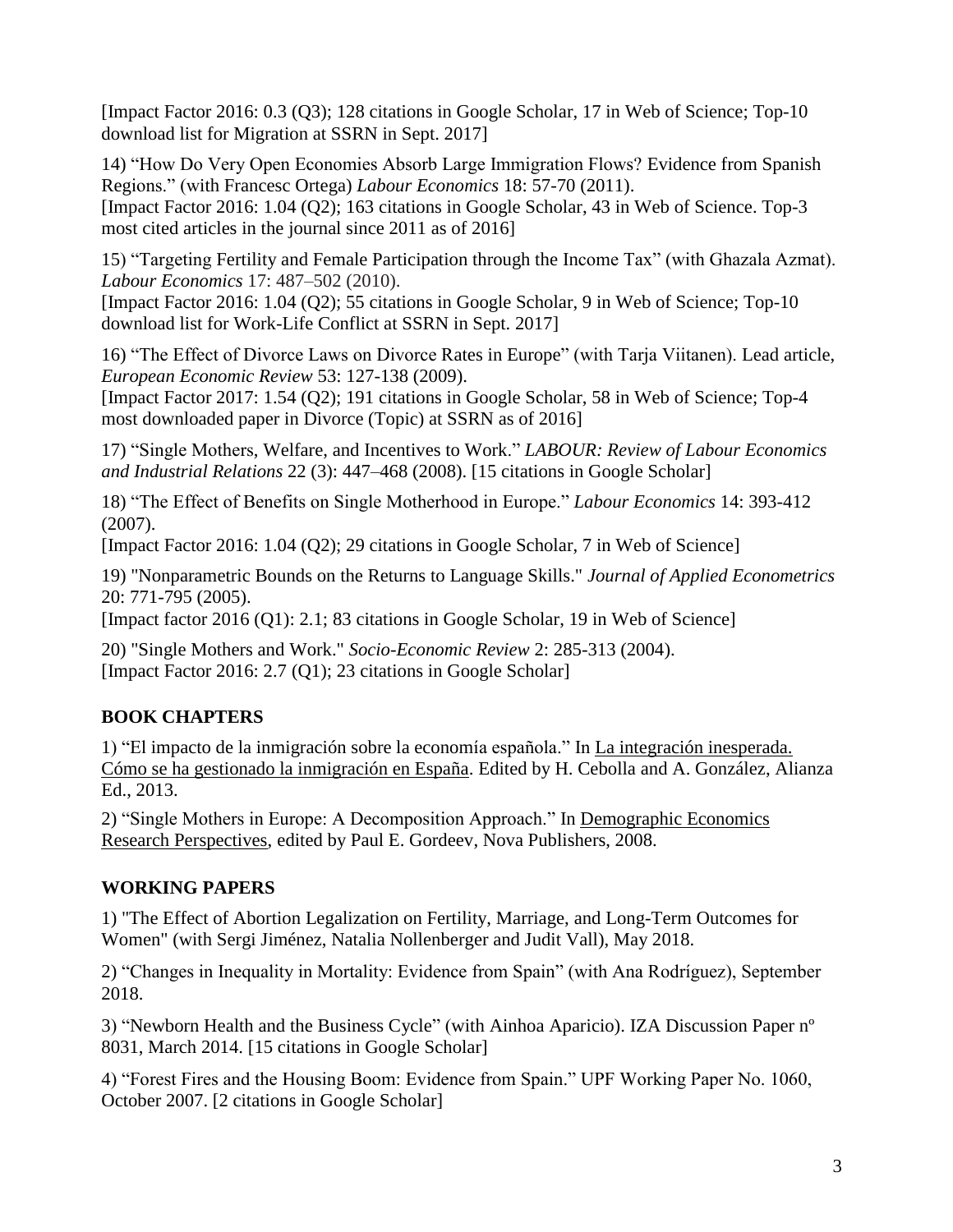5) "The Determinants of the Prevalence of Single Mothers: A Cross-Country Analysis." IZA Discussion Paper No. 1677, July 2005. [27 citations in Google Scholar]

## **TEACHING EXPERIENCE**

Gender Economics Summer School, Barcelona GSE, 2016-18.

Labor Economics (graduate), UPF, 2006-08, 2010-14, 2016-18.

Econometrics (graduate), Barcelona GSE, Fall 2011-15.

Immigration Economics (graduate), UPF, Spring 2006-2008 and 2010-2012.

Applied Economics (graduate), University of British Columbia, Summer 2005.

Econometrics II (undergrad), UPF, Winter 2010 and 2011.

Labor Economics (undergrad), UPF, Spring 2004 and 2005.

Introductory Statistics (undergrad), UPF, Fall 2003-05, 2010-13, 2015-17.

Economía Española (undergrad), UPF, Winter 2010.

Introduction to SAS and Stata for Undergraduate RAs, Northwestern University, Summer 2003.

Public Finance (undergrad), Teaching Assistant, Northwestern University, Fall 2001.

## **INVITED SEMINARS**

**2018** Lugano, Stockholm (SOFI), Gothemburg, Helsinki (VATT).

**2017** University of Birmingham, University of Bath, Hebrew University, University of Southern Denmark, Humboldt University Berlin.

**2016** Tinbergen Institute (Amsterdam), Carlos III (Madrid), NYU Abu Dhabi.

**2015** European University Institute (Florence), Boston University, Stockholm (SOFI), Uppsala (IFAU), University of Tennessee, Queens College CUNY.

**2014** Universitat de Barcelona, University of Essex.

**2013** Universitat de Girona, Universita' Bocconi, University of Freiburg.

**2012** Universidad Autónoma de Barcelona.

**2011** CEMFI (Madrid), Bank of Spain, OECD (Paris).

**2010** Collegio Carlo Alberto, Bank of Italy, Universidad Pablo de Olavide (Sevilla), University of Rochester, Universitat St. Gallen, Universidad Carlos III de Madrid.

**2009** Stony-Brook University, Columbia University, Yale University, University of Connecticut.

**2008** University College Dublin, Columbia University, Inter-American Development Bank.

**2007** Universidad de Alicante, Instituto de Análisis Económico (CSIC, Barcelona), Universita' Bocconi.

**2006** University of Rochester, Tinbergen Institute (Amsterdam), University of Sheffield, FEDEA (Madrid), Instituto de Análisis Económico (CSIC, Barcelona).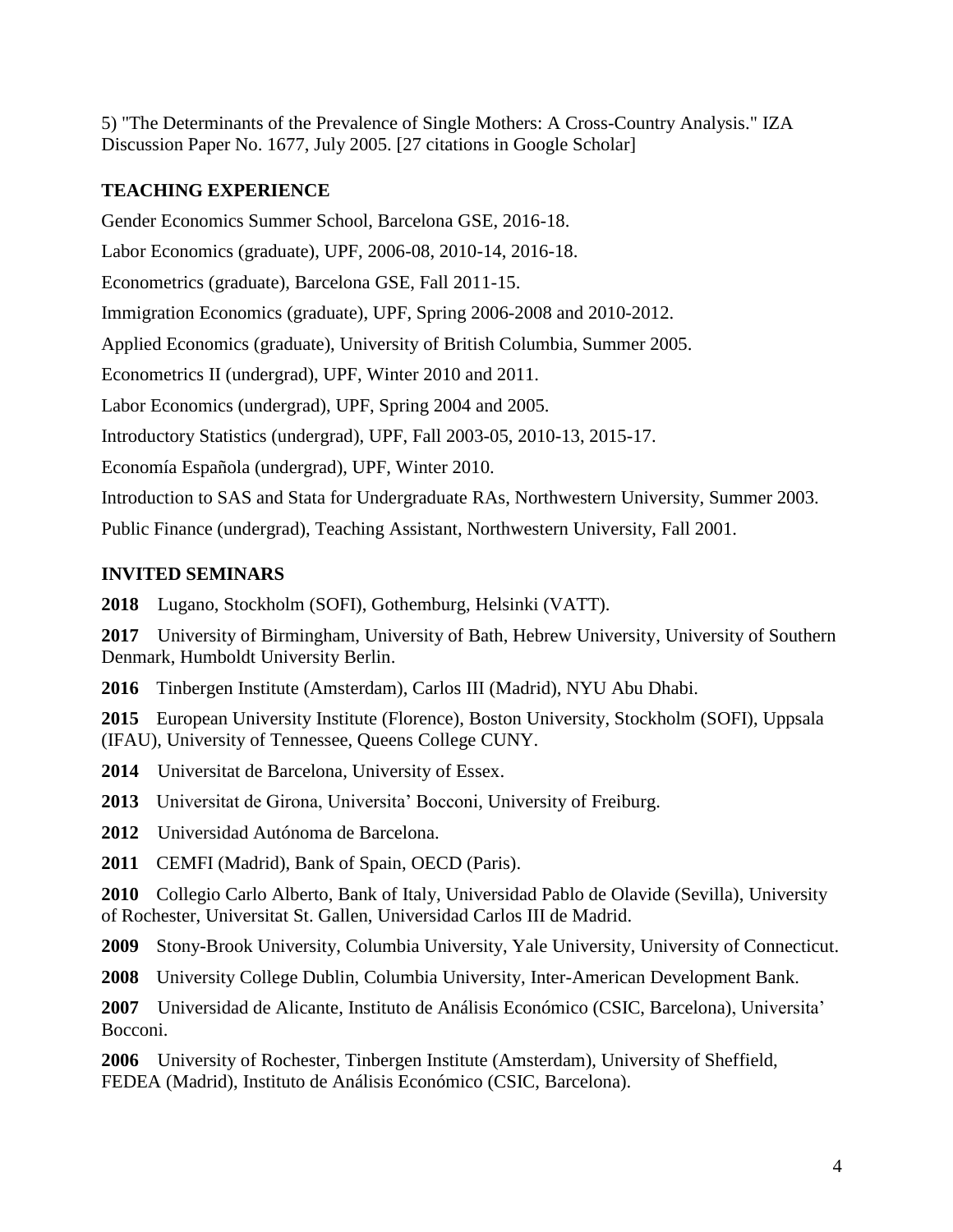**2005** UBC (Vancouver), University College London, CEMFI (Madrid).

**2004** CREST (Paris), CentrA (Sevilla), FEDEA (Madrid), Institute for Advanced Studies (Vienna).

**2003** California State University at Long Beach, Clemson University, Southern Methodist University, University of Cincinnati, Institute for the Study of Labor (IZA, Bonn), Universidad Autónoma de Barcelona, Universitat Pompeu Fabra, Universidad de Alicante.

**2002** Northwestern University (Department of Economics and Joint Center for Poverty Research).

## **CONFERENCE PRESENTATIONS**

1) IZA World Labor Conference, Berlin, June 2018.

2) European Society for Population Economics (ESPE) Annual Meeting, Antwerp, June 2018.

3) Society of the Economics of the Household  $2<sup>nd</sup>$  Annual Meeting, Paris, May 2018.

4) AEA/ASSA Annual Meeting, Philadelphia, January 2018.

5) Simposio de Análisis Económico (SAE) Annual Meeting, Barcelona, December 2017.

6) European Economic Association (EEA) Annual Meeting, Lisbon, August 2017.

7) European Society for Population Economics (ESPE) Annual Meeting, Glasgow, June 2017.

8) Simposio de Análisis Económico (SAE) Annual Meeting, Bilbao, December 2016.

9) European Society for Population Economics (ESPE) Annual Meeting, Berlin, June 2016.

10) AEA/ASSA Annual Meeting, San Francisco, January 2016.

11) Simposio de Análisis Económico (SAE) Annual Meeting, Girona, December 2015.

12) European Association of Labour Economists (EALE) Annual Meeting, Torino, Sept. 2013.

13) Simposio de Análisis Económico (SAE) Annual Meeting, Málaga, December 2011.

14) Simposio de Análisis Económico (SAE) Annual Meeting, Madrid, December 2010.

15) Third World Conference SOLE-EALE 2010, London, June 2010.

16) Simposio de Análisis Económico (SAE) Annual Meeting, Valencia, December 2009.

17) European Society for Population Economics (ESPE) Annual Meeting, Sevilla, June 2009.

18) Society of Labor Economists (SOLE) Annual Meeting, Boston, May 2009.

19) IFN Stockholm Conference 2008 on Family, Children and Work, May 2008.

20) European Association of Labour Economists (EALE) Annual Meeting, Oslo, September 2007.

21) European Society for Population Economics (ESPE) Annual Meeting, Chicago, June 2007.

22) American Economic Association (AEA) Annual Meeting, Chicago, January 2007 (poster).

23) Simposio de Análisis Económico (SAE) Annual Meeting, Oviedo, December 2006.

24) European Economic Association (EEA) Annual Meeting, Vienna, August 2006.

25) European Society for Population Economics (ESPE) Annual Meeting, Verona, June 2006.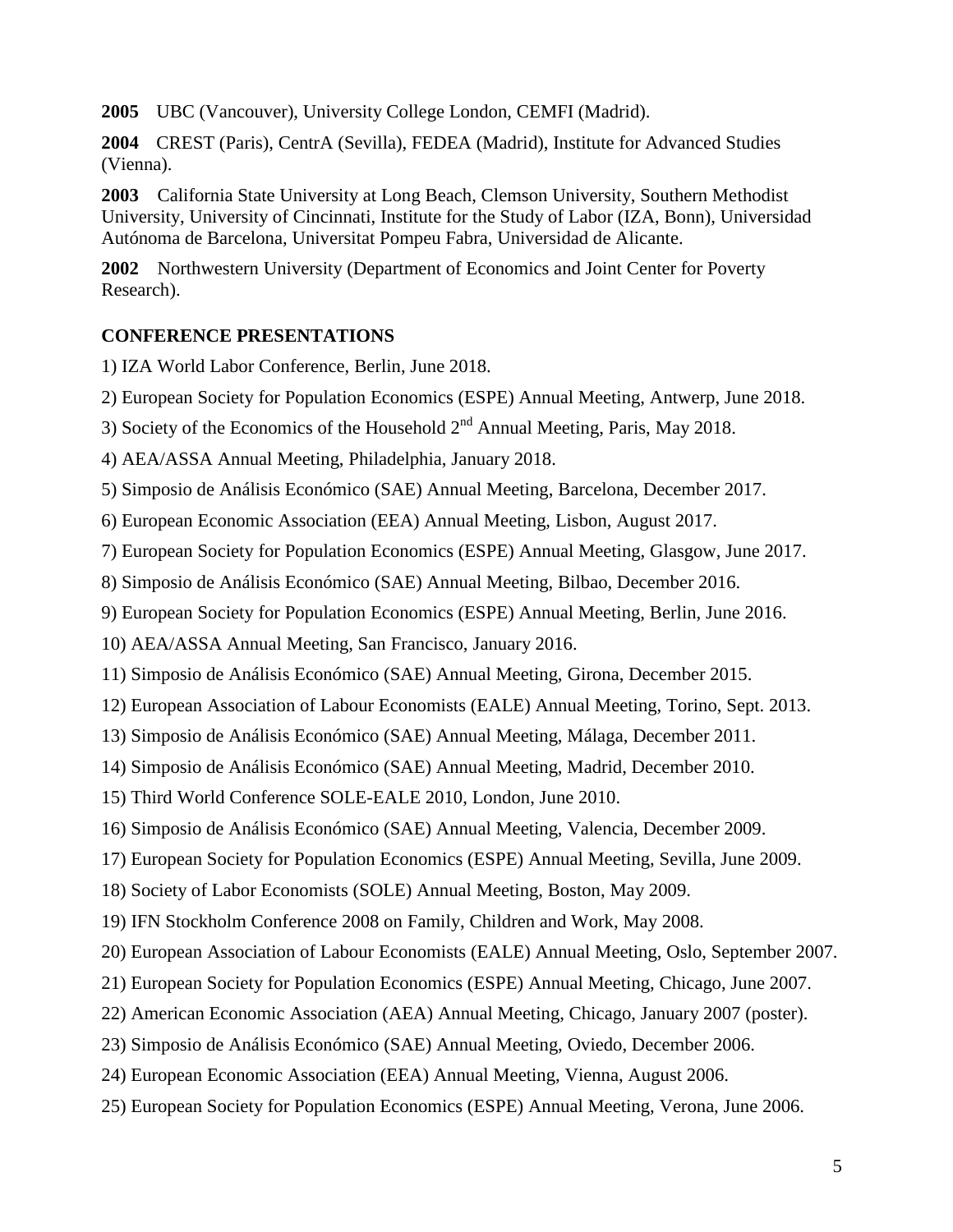26) EuroPanel Users Network (EPUNet) Conference, Barcelona, May 2006.

27) Second World Conference SOLE/EALE, San Francisco, June 2005.

28) IZA Conference on Women and the Labor Market in Europe, Bonn, December 2004.

29) European Association of Labour Economists (EALE) Annual Meeting, Lisbon, Sept. 2004.

30) Econometric Society European Meeting (ESEM), Madrid, August 2004.

31) Simposio de Análisis Económico (SAE) Annual Meeting, Sevilla, December 2003.

32) CEPR/IZA European Symposium in Labor Economics (ESSLE), Munich, September 2003.

33) European Association of Labour Economists (EALE) Annual Meeting, Sevilla, Sept. 2003.

34) Luxembourg Income Study (LIS) 20th Anniversary Conference, Luxembourg, July 2003.

35) Illinois Economics Association (IEA) Annual Meeting, Chicago, October 2002.

36) Latin American and Caribbean Economic Association (LACEA) Annual Meetings, Madrid, October 2002.

37) National Association for Welfare Research and Statistics (NAWRS) Annual Meeting, Albuquerque, August 2002.

38) Midwest Economics Association (MEA) Annual Meeting, Chicago, March 2002.

## **WORKSHOP PRESENTATIONS**

1) Immigration in OECD Countries - 7th Annual International Conference, OECD, Paris, December 2017.

2) Workshop on Health Economics, MOVE and Ramón Areces, Barcelona, November 2017.

3) Ifo Workshop on Economic Uncertainty and the Family, Munich, October 2018.

4) Workshop on the Economics of Immigration and Diversity, Paris School of Economics, September 2017.

5) Barcelona GSE 10th year Anniversary Workshop (Applied), Barcelona, March 2017.

6) "Health and Gender: Global and Economic Perspectives", University of Essex, Sept. 2016.

7) NBER Summer Institute (Children), Cambridge, July 2016.

8) "Welfare, Immigration and Health in the UK", Nuffield College, Oxford, May 2015.

9) Health Economics Workshop, Universidad de Alicante, October 2015.

10) Workshop on "Consequences of the Economic Crisis on Health and Health Care Systems", Madrid, September 2015.

11) COEURE Workshop on "Population, Migration, Aging, and Health", Brussels, September 2015 (invited).

12) VIII COSME Gender Economics Workshop, Madrid, May 2015 (invited).

13) Barcelona GSE Applied Winter Workshop, December 2014.

14) Barcelona GSE Summer Forum, workshop on "Children's Health, Well-Being, and Human Capital Formation", June 2014.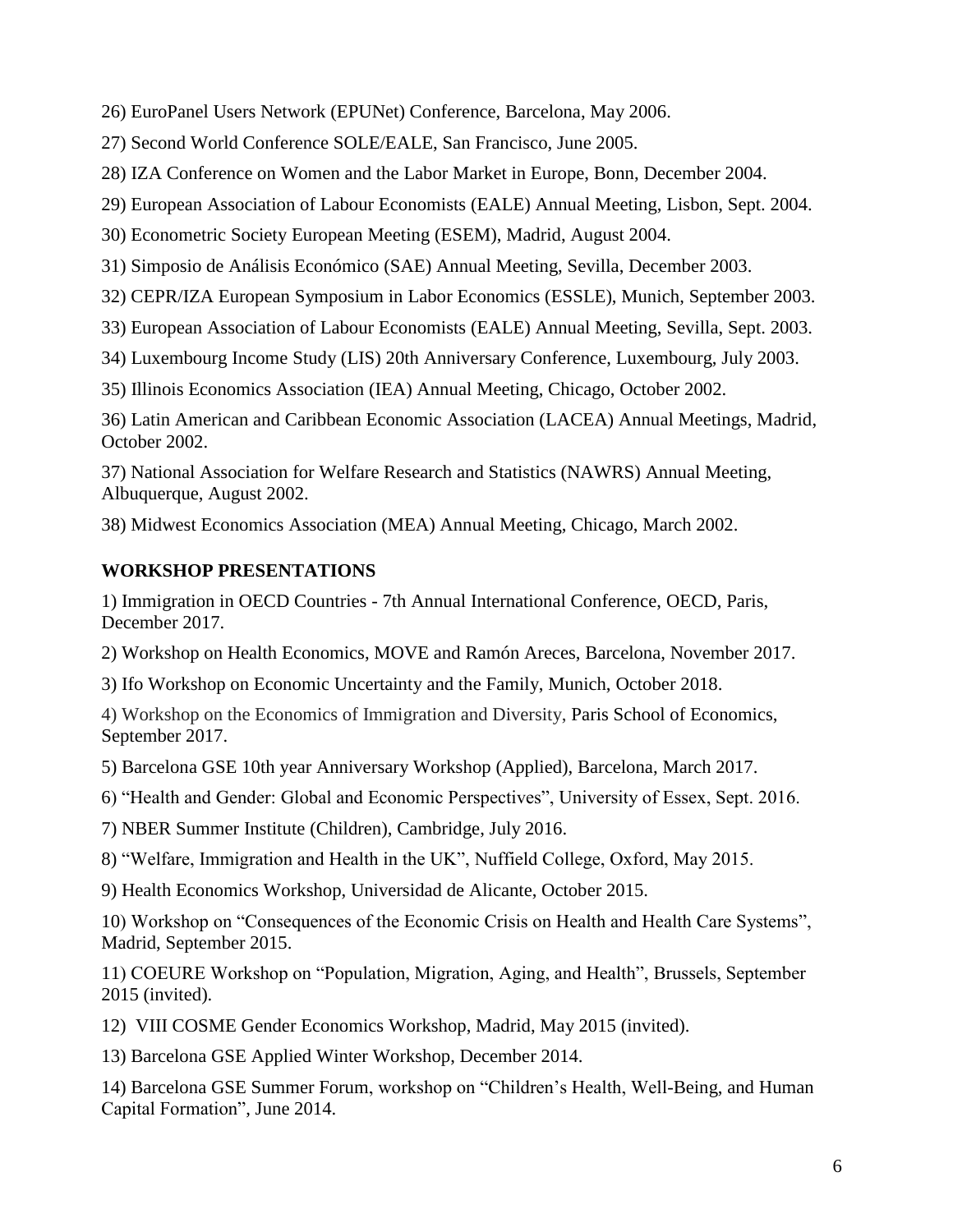15) ZEW Workshop on Family Economics and Family Policy, Mannheim, November 2013.

16) Barcelona GSE Applied Winter Workshop, December 2012.

17) III Workshop on Demographic Economics, "Immigration and the Labor Market", Universidad de Sevilla, December 2011 (invited).

18) Workshop on "Medición estadística de las trayectorias laborales: la MCVL", Universidad Internacional Menéndez Pelayo, Sevilla, June 2011 (invited).

19) Luca d'Agliano Migration Workshop ("Illegal Immigration and The Effects of Immigration on Destination Countries"), Milano, May 2010 (invited).

20) Workshop on the Labor Market Effects of Immigration, Centro de Estudios Andaluces, Sevilla, June 2008 (invited).

21) III Workshop on Economics of the Family, Zaragoza, February 2008.

22) I INSIDE Workshop, Instituto de Análisis Económico (CSIC), Barcelona, January 2007.

23) Workshop "El futuro del Estado del Bienestar", Instituto Andaluz de Administración Pública, Sevilla, April 2006 (invited).

24) Workshop "Inmigración Ilegal y Derecho Penal", Universidad Complutense de Madrid, April 2005 (invited).

# **GRANTS AND AWARDS**

ERC Consolidator Grant ("The Causal Effect of Early Interventions on Child Health and Human Capital")**,** 2018-2022. (PI)

"La Caixa" Research Grant on Socioeconomic Wellbeing, 2017. (PI)

ICREA Academia award, 2015-19.

ULEG "Independent of the year" Award (Economics and Finance), 2017.

Ramón Areces research grant, "Public policy, fertility and infant health", 2013-2015. (PI)

Spanish government research grant ECO2014-55555-P, "La prevención de crisis y conflictos: el papel de las instituciones, el capital humano, la regulación y las redes sociales" (PI: Marta Reynal), 2015-2017.

Spanish government research grant ECO2011-25272, "Capital humano, iniciativa empresarial y productividad" (PI: Antonio Ciccone), 2012-2014.

Spanish government Consolider Grant SEJ2007-64340, "Desigualdad y desarrollo: de la aproximación local a la perspectiva internacional." (PI: José García Montalvo), 2008-2012.

José Castillejo Fellowship for stays abroad, Spanish Ministry of Science and Innovation, 2008-09.

Juan de la Cierva fellowship, Spanish Ministry of Science and Education, 2005-2008.

Fundación BBVA research grant "Estrategias de empleo y renta familiar" (PI: Gosta Esping-Andersen), 2005.

European Union's Network of Excellence "Economic Change, Quality of Life and Social Cohesion" (EQUALSOC), contract nº 513431 (Coordinator: Roobert Erikson), 2005-2010.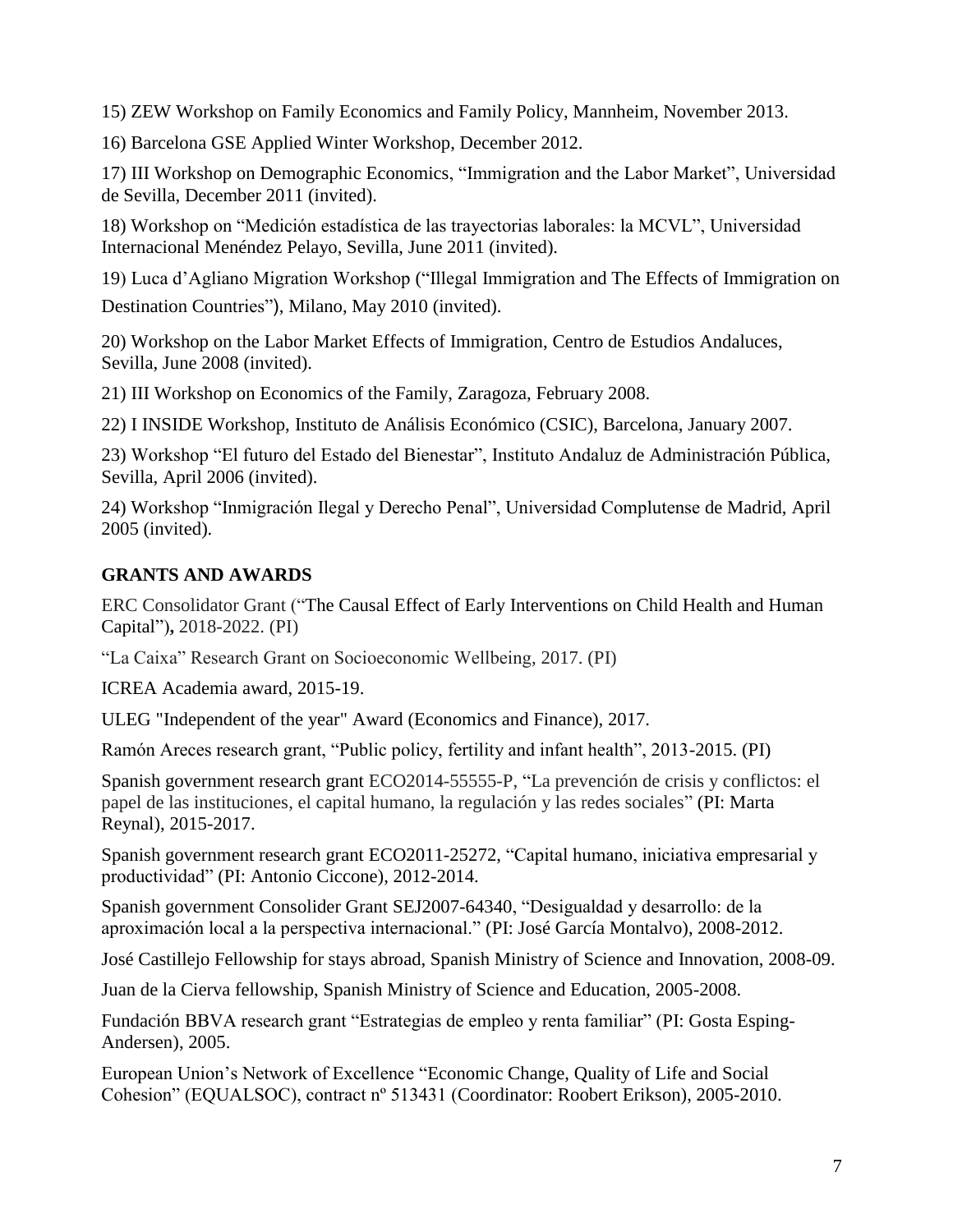Spanish government research grant SEJ2004-03149, "Inequality, Labour Market, and Public Policies" (PI: Luisa Fuster), 2004-2007.

Young Scholars Competition Award, Luxembourg Income Study, 20th Anniversary Conference, 2003.

Graduate Fellow, Joint Center for Poverty Research, Northwestern University, 2002-2003.

Summer Research Fellow, Joint Center for Poverty Research, Northwestern University, 2002.

Graduate Research Grant, Graduate School, Northwestern University, 2002.

Graduate Fellow, Institute for Policy Research, Northwestern University, 2000-2001.

Fellowship for Graduate Studies, Ministry of Education, Spanish Government, 1998-2000.

Fellowship for Graduate Studies Abroad, Universidad de Sevilla, 1998-1999.

#### **STUDENT SUPERVISION**

#### **PhD Thesis Supervision:**

1) Stefanie Brodmann (co-supervisor, with Gosta Esping-Andersen), "The Labor Market Integration of Migrants in Different Institutional Contexts." (2007). Placement: Princeton University (postdoc).

2) Christina A. Felfe, "The Economics Causes and Consequences of Motherhood." (2008). Placement: University of St. Gallen.

3) Ainhoa Aparicio, "The Effect of Product Market Competition on Job Instability." (2010) Placement: Collegio Carlo Alberto.

4) Christoph Sajons, "Essays in Immigration Economics and Political Economy" (2012) Placement: University of Freiburg.

5) Pablo Brassiolo, "The Effect of Property Division Laws on Spousal Labor Supply: Evidence from Spain." (2012) Placement: Development Bank of Latin America (CAF).

6) María Paula Gerardino "Essays on the Economics of Development, Education and Violence." (2014) Placement: Inter-American Development Bank.

7) Tetyana Surovtseva "Essays on Labor Market, Migration and Trade" (2015) Placement: UCL (postdoc).

8) María Lombardi (co-supervisor, with Stephan Litschig) "Essays in Applied Microeconomics" (2017) Placement: Gothemburg.

9) Fernando Fernández (co-supervisor, with Alessandro Tarozzi, expected completion 2019).

10) Dimitria Gavalyugova (co-supervisor, with Alessandro Tarozzi, expected completion 2019).

11) Ana Costa (co-supervisor, with Guillem López, expected completion 2019).

12) Ana Rodríguez (expected completion 2019).

**PhD External Dissertation Reader for:** Krista Riukula (Helsinki, November 2018), Christoph Albert (UPF, September 2018), Gabriel Facchini (EUI, September 2017), Ricardo Maertens (UPF, July 2017), Roman Hoffmann (Vienna, June 2017), Camilo Pecha (UAB, June 2017), Emma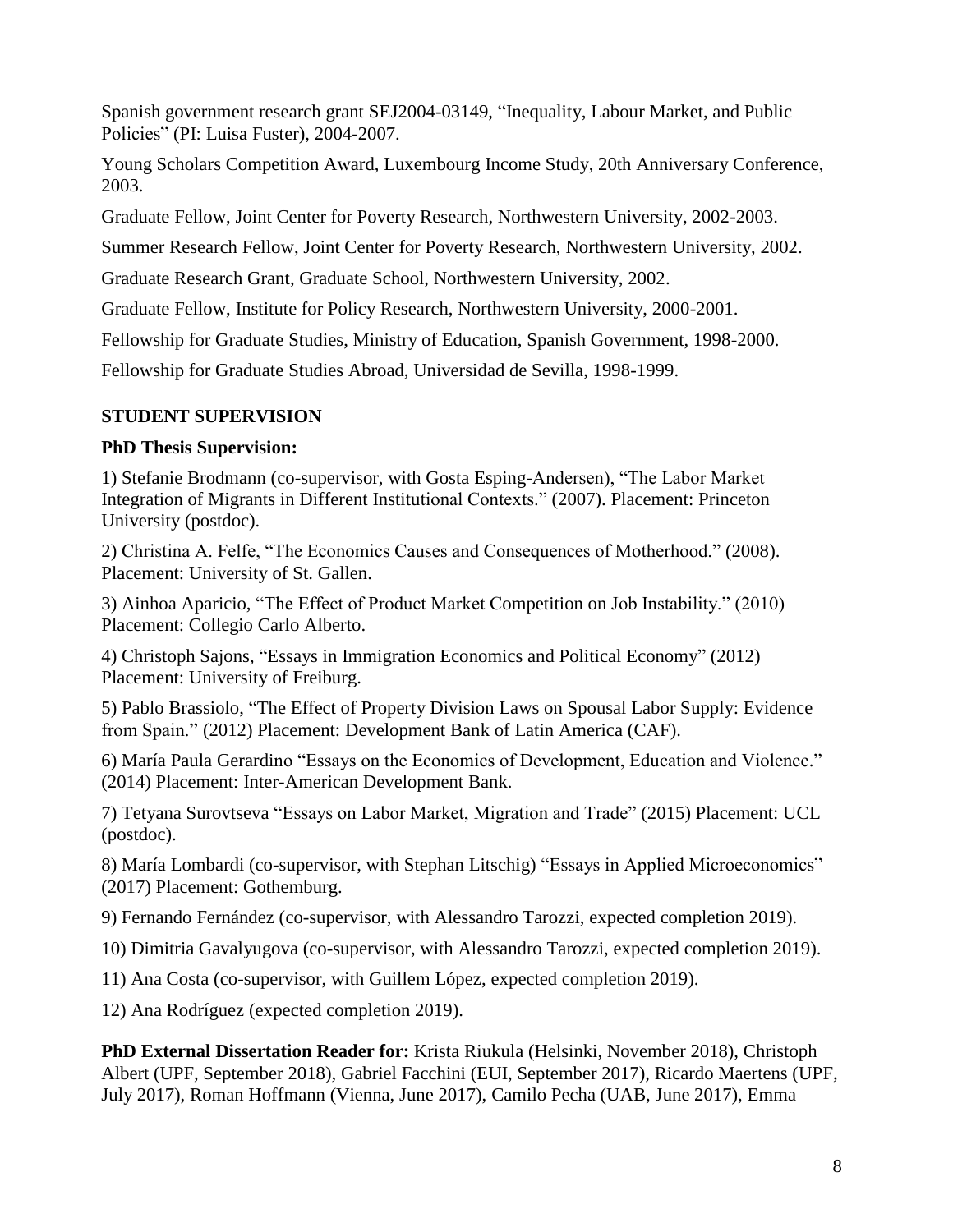Duchini (UPF, October 2016), Inés Berniell (CEMFI, December 2015), Jenifer Ruiz-Valenzuela (EUI, December 2014), Ezgi Kaya (UAB, June 2014), Kari Salvanes (Oslo, June 2014), Natalia Nollenberger (UAB, September 2013), Ainara González (UPV, March 2013), Raquel Vegas (Carlos III, June 2011), Juan Manuel Puerta (UPF, June 2011), Federico Todeschini (UPF, June 2010), Miguel Ángel Carpio (UPF, July 2008), Dörte Dömeland (UPF, December 2006).

## **WORKSHOP AND SEMINAR ORGANIZATION**

Co-organizer of 1<sup>st</sup> Barcelona-Paris Schools of Economics Joint Workshop on the "Economics of Immigration and Diversity", Paris, September 18, 2017.

Organizer of the workshop "Children's Health, Well-Being, and Human Capital Formation", Barcelona GSE Summer Forum 2014, 2016 and 2018.

Co-organizer of the Labor, Public and Development Economics Seminar, Universitat Pompeu Fabra, 2007-2008.

Organizer of the Labor and Public Economics Seminar, Universitat Pompeu Fabra, 2004-2007.

Organizer of the Applied internal seminar, Universitat Pompeu Fabra, 2005-06, 2012-14, and 2016-18.

# **REFEREE WORK**

**Journals:** *Quarterly Journal of Economics, Review of Economic Studies,* 

*Journal of the European Economic Association, American Economic Journal: Applied Economics, Journal of Labor Economics, Journal of Public Economics, Journal of Health Economics, Journal of Human Resources, Economic Journal, Demography, European Economic Review, Oxford Bulletin of Economics and Statistics, Journal of Population Economics, Labour Economics, Economic Inquiry, Health Economics, The B.E. Journals in Economic Analysis & Policy, Regional Science and Urban Economics, Journal of Regional Science, Oxford Economic Papers, ILRReview, Review of Economics of the Household, Canadian Journal of Economics, Empirical Economics, CESifo Economic Studies, IZA Journal of Labor Policy, Social Science Research, Migration Studies, Journal of Empirical Legal Studies, Journal of the Royal Statistical Society, Contemporary Economic Policy, Southern Economic Journal, LABOUR, Economica, Advances in Econometrics, The Manchester School, SERIEs, Spanish Economic Review, Investigaciones Económicas, British Journal of Political Science, Revista de Economía Aplicada, Population Studies, European Journal of Population, Journal of Epidemiology & Community Health*, etc.

#### **Other referee work for:**

Agencia Nacional de Evaluacion y Prospectiva (ANEP, Spanish Ministry of Science and Innovation), since 2007.

Swiss National Science Foundation, 2017.

NORFACE (*New Opportunities for Research Funding Agency Co-operation in Europe)*  evaluation panel member, research program *Migration in Europe - Social, Economic, Cultural and Policy Dynamics,* 2008-09.

# **PROFESSIONAL COMMITTEES**

Council member, European Society for Population Economics (ESPE), 2016-2018.